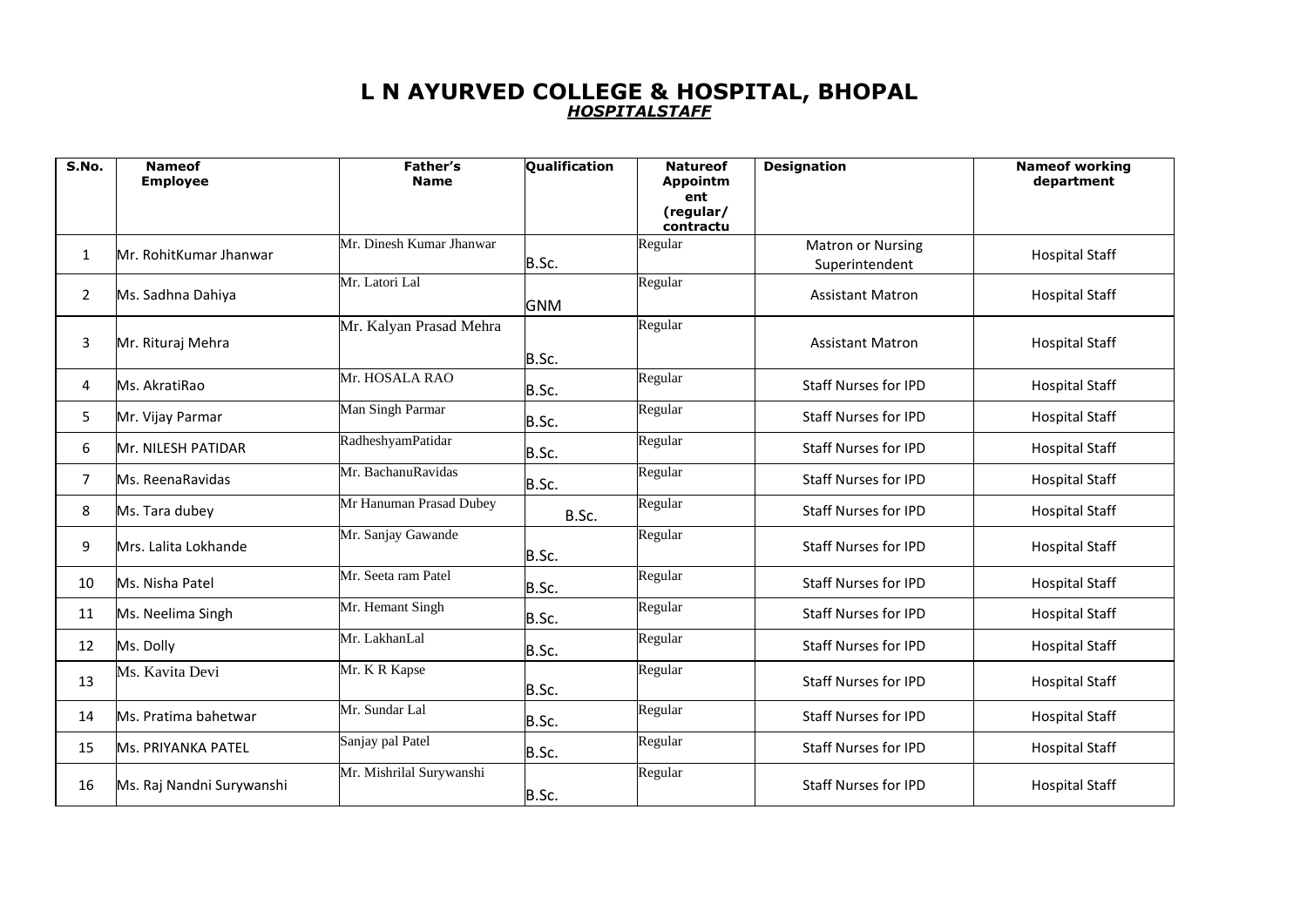| 17 | Ms. Ranjana Baraskar       | Mr. Keshorav Karaskar | B.Sc.                                 | Regular | <b>Staff Nurses for IPD</b>        | <b>Hospital Staff</b> |
|----|----------------------------|-----------------------|---------------------------------------|---------|------------------------------------|-----------------------|
| 18 | <b>Ms. TRIVENI MARAVI</b>  | W/o Vishram Singh     | B.Sc.                                 | Regular | <b>Staff Nurses for IPD</b>        | <b>Hospital Staff</b> |
| 19 | MRS. SANGITA               | <b>SUNIL SINGH</b>    | 12TH                                  | Regular | Ward Boy or Ayah                   | <b>Hospital Staff</b> |
| 20 | Mr. SACHIN VERMA           | Ramesh Verma          | 12TH                                  | Regular | Ward Boy or Ayah                   | <b>Hospital Staff</b> |
| 21 | Mrs. FIROZA BEE            | Anish Khan            | $\overline{\mathbf{R}}$ <sup>th</sup> | Regular | Ward Boy or Ayah                   | <b>Hospital Staff</b> |
| 22 | <b>IMrs. KUMKUM SHARMA</b> | W/O Sanjay Sharma     | 10TH                                  | Regular | Ward Boy or Ayah                   | <b>Hospital Staff</b> |
| 23 | Mrs. PinkiChoudhary        | W/O ShivNathChoudhary | 10 <sup>th</sup>                      | Regular | Ward Boy or Ayah                   | <b>Hospital Staff</b> |
| 24 | Mrs. ArchanaSone           | ManojSone             | 8 <sup>th</sup>                       | Regular | Ward Boy or Ayah                   | <b>Hospital Staff</b> |
| 25 | Mrs. MAMTA NAGOTRA         | Mr. Nagotra           | 9TH                                   | Regular | Ward Boy or Ayah                   | <b>Hospital Staff</b> |
| 26 | Mr. DHARMOOL LAL MARAN     | Lal Singh             | <b>AYR</b><br><b>DOUNIDER</b>         | Regular | Pharmacists                        | <b>Hospital Staff</b> |
| 27 | Mrs. RITA BHARKE           | VinodBhrke            | M.Sc. D Pharma                        | Regular | Pharmacists                        | <b>Hospital Staff</b> |
| 28 | Mr. ChandanShrivastava     | Mr. Shristava         | Pharmacy                              | Regular | <b>Pharmacists</b>                 | <b>Hospital Staff</b> |
| 29 | Mr. RajatRastogi           | Mr. Rastogi           | Pharmacy                              | Regular | Pharmacists                        | <b>Hospital Staff</b> |
| 30 | Mr. NARESH AHIRE           | Suresh Ahire          | 5TH                                   | Regular | <b>Dresser</b>                     | <b>Hospital Staff</b> |
| 31 | Mr. Vimal Namdev           | Mr. Sudama Namdev     | 10TH                                  | Regular | Dresser                            | <b>Hospital Staff</b> |
| 32 | Ms. SulekhaRai             | Vishnu Prasad Rai     | B. Com                                | Regular | <b>Store Keeper</b>                | <b>Hospital Staff</b> |
| 33 | Mr. ARTI DWIVEDI           | LavleshdharDwiedi     | B.Sc.                                 | Regular | Hospital Office Staff              | <b>Hospital Staff</b> |
| 34 | Mr. GovindNamdev           | Sita Ram Namdev       | <b>PGDCA</b>                          | Regular | Hospital Office Staff              | <b>Hospital Staff</b> |
| 35 | Mr. ASHOK MALVIYA          | H. P.Malviya          | 10TH                                  | Regular | Dark-Room Attendant                | <b>Hospital Staff</b> |
| 36 | Mr. ASHVINI JARAH          | K.P. Jarah            | 10TH                                  | Regular | <b>Operation Theater Attendant</b> | <b>Hospital Staff</b> |
| 37 | Mr. JITENDRA MISHRA        | Mr. Mishra            | <b>DIP X-RAY</b>                      | Regular | X-Ray Technician or Radiographer   | Modern Medical        |
| 38 | Dr. Pankaj Nigam           | Mr. Vijay Kumar Nigam | <b>BAMS, MD</b>                       | Regular | Panchkarma Specialists             | <b>PANCHKARMA</b>     |
| 39 | Dr. SWARNA SAWARKAR        | <b>MR. SWARKAR</b>    | <b>BAMS</b>                           | Regular | House officer Panchkarma           | <b>PANCHKARMA</b>     |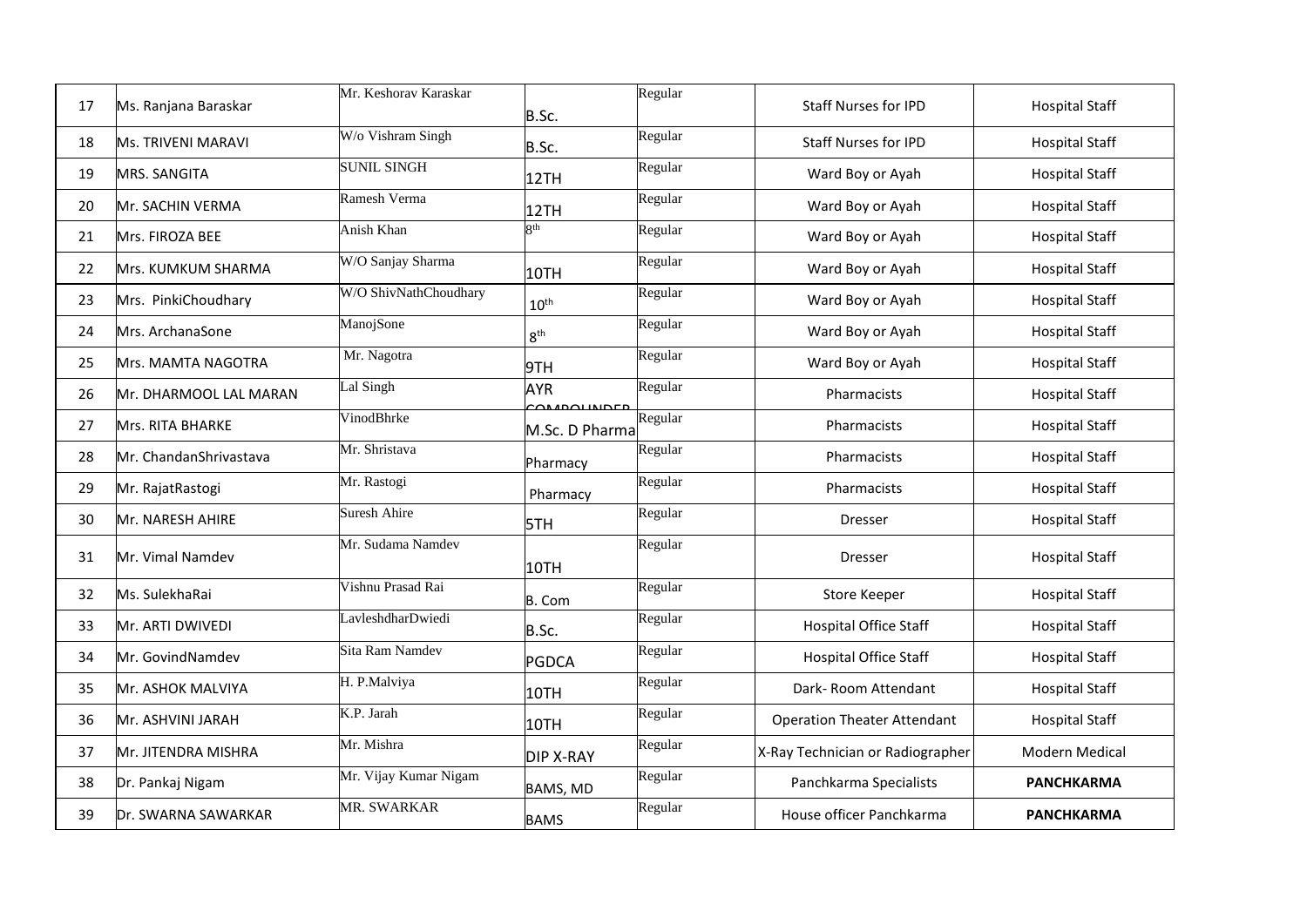| 40     | Mr. AKHIL PANDEY       | AmritlalPandey         | B.Sc.           | Regular | Panchkarma Nurse                        | <b>PANCHKARMA</b>                               |
|--------|------------------------|------------------------|-----------------|---------|-----------------------------------------|-------------------------------------------------|
| 41     | Mr. KAPIL WAGH         | RaoSahabWagh           | B.COM.          | Regular | Panchkarma Assistant (Male)             | <b>PANCHKARMA</b>                               |
| 42     | Mr. MUNNALAL MEHRA     | TikaMehra              | 10TH            | Regular | Panchkarma Assistant (Male)             | <b>PANCHKARMA</b>                               |
| 43     | Mr. ChandrabhanBansod  | Chokha Ram Bansod      | 10TH            | Regular | Panchkarma Assistant (Male)             | <b>PANCHKARMA</b>                               |
| 44     | Mrs. PUSHPA YADAV      | Laxman Prasad          | 5TH             | Regular | Panchkarma Assistant (Female)           | <b>PANCHKARMA</b>                               |
| 45     | Mrs. MAMTA MALVIYA     | Late. MukeshMalviya    | 8TH             | Regular | Panchkarma Assistant (Female)           | <b>PANCHKARMA</b>                               |
| 46     | Dr. Akanksha Patwa     |                        | BAMS, MD AYU    | Regular | Yoga teacher or expert                  | <b>PANCHKARMA</b>                               |
| 47     | Dr. SWATI JAIN         | Dr. Salil Jain         | BAMS, MS        | Regular | <b>SHALYA Specialists</b>               | <b>SHALYA Tantra</b>                            |
| 48     | Mr. DEVENDRA VERMA     | Ram CharanVerma        | QTH             | Regular | OT Attendant                            | OT                                              |
| 49     | MR.DAMODAR KASHYAP     | LalJi Ram Kashyap      | B.Sc.           | Regular | <b>Nurses</b>                           | <b>OT</b>                                       |
| 50     | Dr. VRUSHALEE DODAKE   | Mr. Dodake             | BAMS, MS        | Regular | PrasutievamstriRoga Specialists         | Labour Room                                     |
| 51     | Ms. ASHA MALVIYA       | Ramesh Chandra Malviya | ANNA MIDWIEE    | Regular | Midwife                                 | Labour Room                                     |
| 52     | Mr. SUKHRAJ MORLE      | Mr. HariMorle          | <b>DMLT</b>     | Regular | Laboratory Technicians                  | <b>Clinical Laboratory</b>                      |
| 53     | MS Neha Rahi           | K. K. Rahi             | M.SC. DMLT      | Regular | Laboratory Technicians                  | Clinical Laboratory                             |
| 54     | Mr. VEERU BAIN         | GyarsiLal              | 8 <sup>TH</sup> | Regular | Peon or Attendant                       | Clinical Laboratory                             |
| $\ast$ | Dr. VISHAL SHIVHARE    | Mr. Shivhare           | BAMS, MD AYU    | Regular | Pharmacy Manager or<br>Superintendent L | Teaching Pharmacy and quality<br>$t$ acting Lah |
| 55     | Mr. KAPIL YADAV        | Jamna Prasad Yadav     | <b>BSc</b>      | Regular | Peon or Attendant                       | Teaching Pharmacy and quality<br>tecting Lah    |
| 56     | Mr. VIJAY AGRAWAL      | Nand Kishore Agrawal   | B.Sc            | Regular | Analytical Chemist (Part time)          | Teaching Pharmacy and quality<br>tecting Lah    |
| 57     | Mr. KEHAR SINGH DHAKAD | H.S.Dhakad             | B. Pharma       | Regular | Pharmacognosist (Part time)             | Teaching Pharmacy and quality<br>tecting Lah    |
| 58     | Mr. SUSHIL VERMA       | Lala Ram Verma         | 8 <sup>TH</sup> | Regular | Workers                                 | Teaching Pharmacy and quality<br>tecting Lah    |
| 59     | Mr. Ankit              | Mr. Balmukund          | 8 <sup>th</sup> | Regular | Workers                                 | Teaching Pharmacy and quality<br>tecting Lah    |
| 60     | Mrs. GAYATRI YADAV     | W/o AmitYadav          | D.M.L.T.        | Regular | Biochemist                              | Teaching Pharmacy and quality<br>tecting Lah    |
| $\ast$ | Ms. Rani Dhore         | Mr. Sanjay Kumar Dhore | <b>BMLT</b>     | Regular | Pharmacologist                          | Teaching Pharmacy and quality<br>tecting Lah    |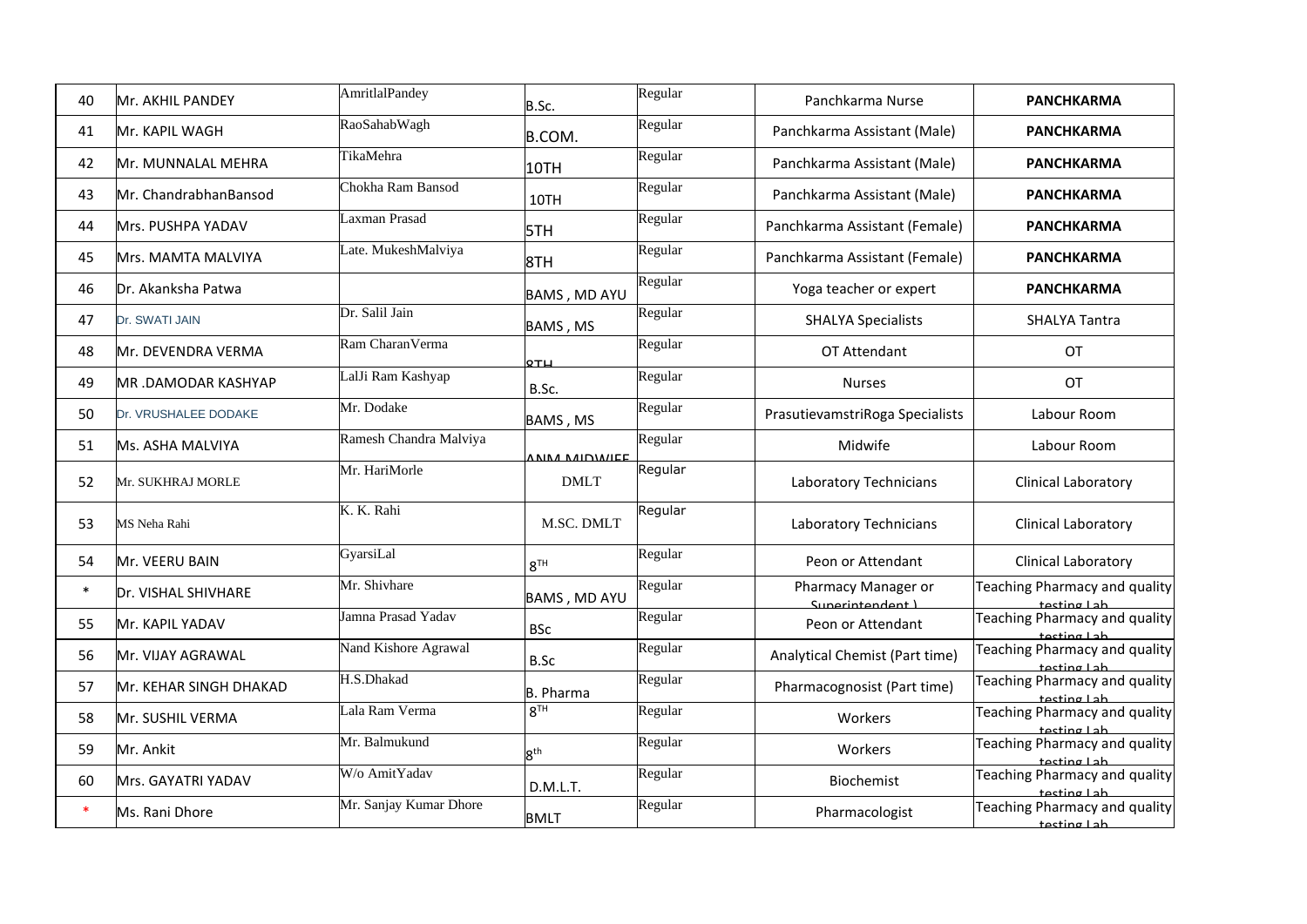| 61 | Mr. AKASH NAPIT           | AkhileshNapit           | 8 <sup>th</sup>  | Regular     | <b>Bone Setter</b>               | Others        |
|----|---------------------------|-------------------------|------------------|-------------|----------------------------------|---------------|
| 62 | <b>Mr. PRAVIN BARPETA</b> | KomalBarpeta            | $12^{TH}$        | Contractual | Cook/Food Service                | <b>Others</b> |
| 63 | Mr. SANJAY                | Tukaram                 | 5 <sup>th</sup>  | Regular     | Cook/Food Service                | Others        |
| 64 | Mr. Rahul Lakshakar       | Mr. Kunji Lal Lakshakar | 9TH              | Regular     | Washerman                        | <b>Others</b> |
| 65 | <b>Mr. BHARAT KUMAR</b>   | Paramlal Patel          | Qth              | Contractual | Driver (ambulance)               | <b>Others</b> |
| 66 | Mr. RAHUL                 | ChaganLal               | 8 <sup>th</sup>  | Contractual | Driver                           | <b>Others</b> |
| 67 | lMr. BHEESHM PRATAP SINGH | <b>Uday Singh</b>       | QTH              | Regular     | Electrician / Contractual        | <b>Others</b> |
| 68 | Mr. Om PrakashShukla      | Mr. ChaganLal           | 8 <sup>TH</sup>  | Contractual | Security Guard / Contractual     | Others        |
| 69 | Mr. Uma Shankar Mishra    | Mr. M.P. Mishra         | 7 <sup>TH</sup>  | Contractual | Security Guard / Contractual     | <b>Others</b> |
| 70 | Mr. Dharmendra Sharma     | Mr. Sharma              | 5 <sup>TH</sup>  | Contractual | Security Guard / Contractual     | <b>Others</b> |
| 71 | MR. NarendraTiwari        | ShriTiwari              | 9 <sup>TH</sup>  | Contractual | Security Guard / Contractual     | <b>Others</b> |
| 72 | Mr. DEEPAK SAHU           | Dinesh Sahu             | 6 <sup>TH</sup>  | Regular     | Masseur                          | <b>Others</b> |
| 73 | MrBhagwan Das Bijele      | Mr. Bijele              | 9 <sup>TH</sup>  | Contractual | Sweeper / Contractual            | Others        |
| 74 | Mrs. SavitriBai           | Mr. Santosh             | 9 <sup>TH</sup>  | Contractual | Sweeper / Contractual            | <b>Others</b> |
| 75 | MrNaba Kumar              | M. Kumar                | 7 <sup>TH</sup>  | Regular     | Pulmber                          | Others        |
| 76 | Mr. Virendra Singh        | Rajendrasingh           | 8 <sup>TH</sup>  | Contractual | Sanitary inspector / Contractual | <b>Others</b> |
| 77 | Mr. Deepesh Sain          | Mr. Ravi Sain           | 10 <sup>th</sup> | Contractual | Peon or Attendant / Contractual  | <b>Others</b> |
| 78 | Mrs. Shusma Rathore       | Sobhran Singh Rathore   | <b>B</b> Com     | Regular     | Peon or Attendant                | Others        |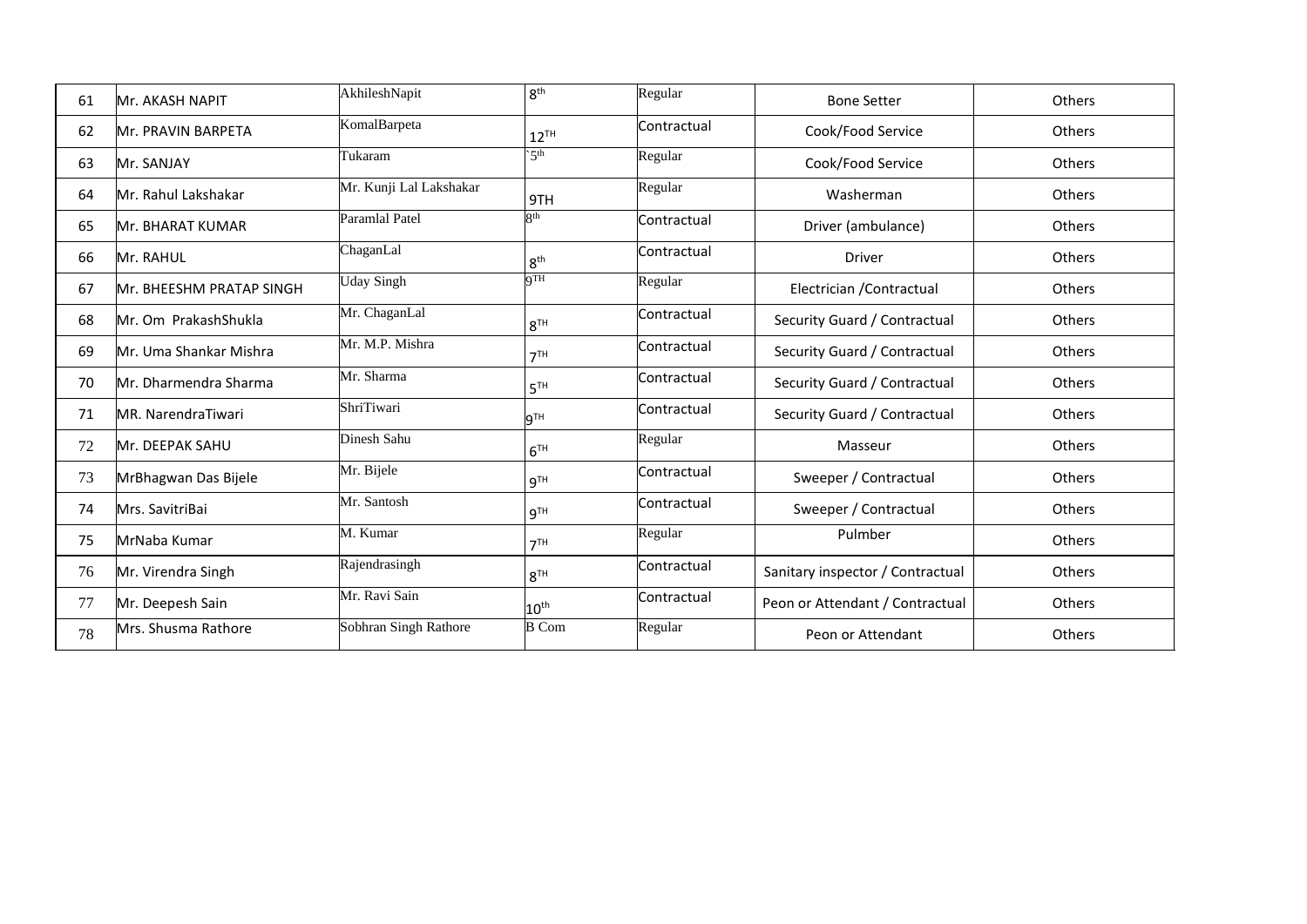## *HOSPITAL AYURVEDIC CONSULTANTS / RMO / RSO*

| S.No. | <b>Nameof</b><br><b>Employee</b> | Father's<br><b>Name</b>   | Qualification       | <b>Natureof</b><br><b>Appointme</b> | <b>Designation</b>             | <b>Nameof working</b><br>department |
|-------|----------------------------------|---------------------------|---------------------|-------------------------------------|--------------------------------|-------------------------------------|
|       |                                  |                           |                     | nt                                  |                                |                                     |
|       |                                  |                           |                     | (regular/<br>contractual<br>/Part   |                                |                                     |
| 1.    | DR. SAPAN JAIN                   | MR. BRIJBHUSHAN JAIN      | <b>BAMS, MD AYU</b> | Regular                             | <b>Hospital Superintendent</b> | <b>Hospital Staff</b>               |
| 2.    | DR. RAJKAMALSHRIVASTAVA          | <b>BALLABHSHRIVASTAVA</b> | <b>BAMS</b>         | Regular                             | Deputy Medical Superintendent  | <b>Hospital Staff</b>               |
| 3.    | DR. SWATI BAMNOTE                | MR. BAMNOTE               | <b>BAMS, MD AYU</b> | Regular                             | Consultants                    | <b>SWATHVIRRAT &amp; Yoga</b>       |
| 4.    | <b>DR. SUCHENDRA SAHU</b>        | MR. SUNIL KUMAR SAHU      | <b>BAMS, MD AYU</b> | Regular                             | Consultants                    | <b>SWATHVIRRAT &amp; Yoga</b>       |
| 5.    | Dr. Shilpa Dhote                 | Mr. Dhote                 | BAMS, MS            | Regular                             | Consultants                    | ShalakyaTantra                      |
| 6.    | <b>DR. NIKITA BAGHEL</b>         | MR. SHYAMSINGH            | BAMS, MS            | Regular                             | Consultants                    | ShalakyaTantra                      |
| 7.    | DR. MAYA KAMBLE                  | MR. NATTHUJIKAMLE         | <b>BAMS, MS AYU</b> | Regular                             | Consultants                    | <b>STRI ROG &amp; PrasutiTantra</b> |
| 8.    | Dr. Adil Khan                    | Mr Khan                   | <b>BAMS, MS AYU</b> | Regular                             | Consultants                    | <b>STRI ROG &amp; PrasutiTantra</b> |
| 9.    | Dr. Chitra Kla Patel             | Mr. Khan                  | <b>BAMS, MS AYU</b> | Regular                             | Consultants                    | STRI ROG & PrasutiTantra            |
| 10.   | DR. SUREKHA M JUMLE              | MR. MANOHARJUMLE          | <b>BAMS, MD AYU</b> | Regular                             | Consultants                    | Kumarbhritya                        |
| 11.   | <b>DR. SHAILESH JAIN</b>         | MR. S.C. JAIN             | BAMS, MD AYU        | Regular                             | Consultants                    | Kumarbhritya                        |
| 12.   | DR. PRASHANTDILIPPATIL           | MR. DILIPPATIL            | <b>BAMS, MD AYU</b> | Regular                             | Consultants                    | Kumarbhritya                        |
| 13.   | Dr. Deepak Kumar Yadav           |                           | <b>BAMS, MD AYU</b> | Regular                             | Consultants                    | Kumarbhritya                        |
| 14.   | DR. PAWANLEKURWALE               | MR.<br>SHESHRAOLEKURWALE  | <b>BAMS, MD AYU</b> | Regular                             | Consultants                    | kayachikitsha                       |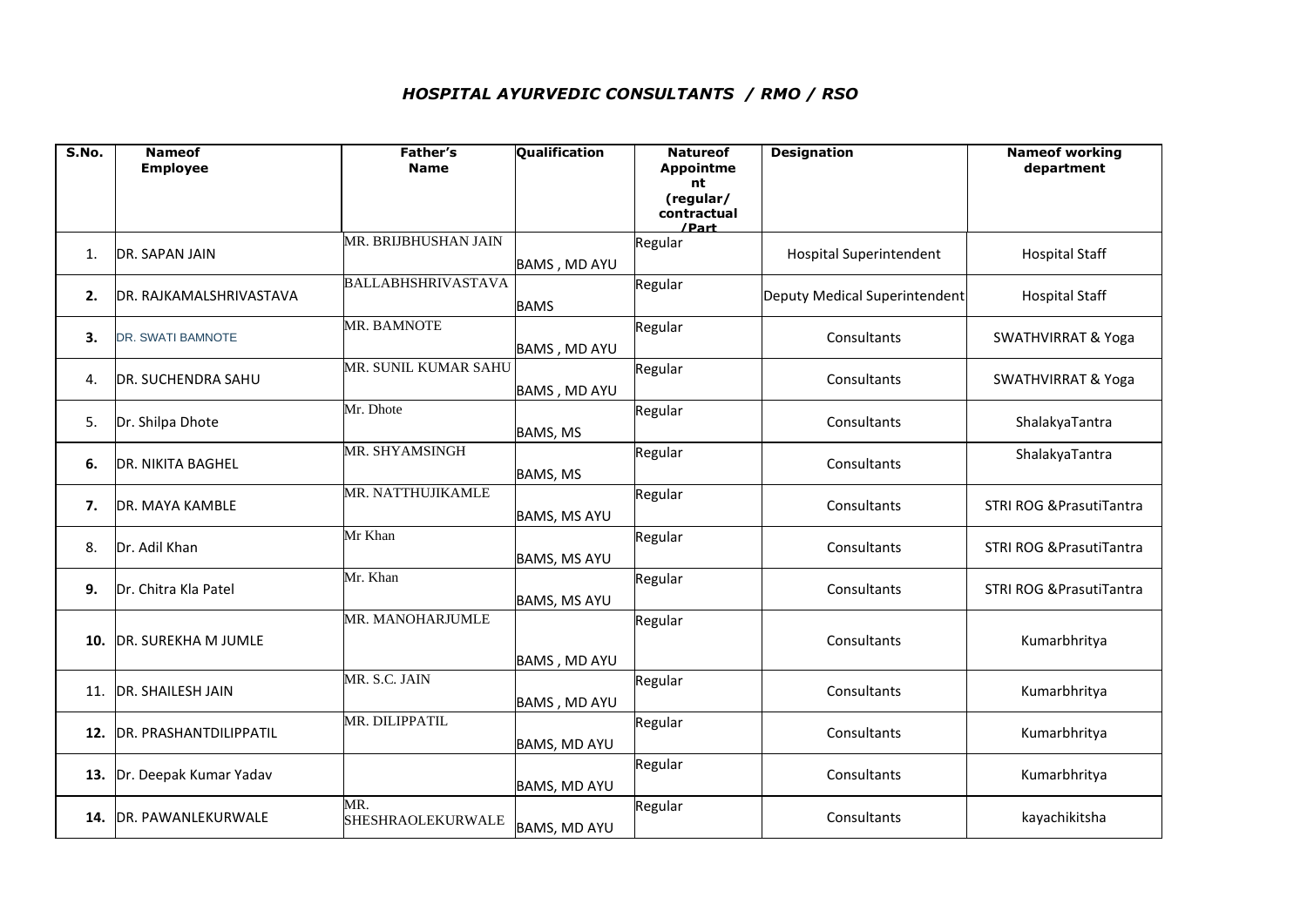|     | 15. DR. Priyanka Sharma     |                                  | BAMS, MD AYU | Regular | Consultants                       | kayachikitsha        |
|-----|-----------------------------|----------------------------------|--------------|---------|-----------------------------------|----------------------|
|     | 16. DR. SURENDRA RAJPUT     | MR. S. RAJPUT                    | BAMS, MD     | Regular | Consultants                       | kayachikitsha        |
|     | 17. DR. K S R PRASAD        | MR. SATYAKARAYANA                | BAMS, MD AYU | Regular | Consultants                       | PANCHKARMA           |
|     | 18. DR. ARUN KUMAR GUPTA    | MR. RAM KHELAVAN<br><b>GUPTA</b> | BAMS, MD AYU | Regular | Consultants                       | <b>PANCHKARMA</b>    |
|     | 19. Dr. Nirmala Sawarkar    |                                  | BAMS, MS     | Regular | Consultants                       | <b>SHALYA Tantra</b> |
|     | 20. DR. ASHUTOSH SHUKLA     | PREM DAS SHUKLA                  | BAMS, MS     | Regular | Consultants                       | <b>SHALYA Tantra</b> |
|     | 21. Dr. Shivam Pateriya     | Hari Shankar Pateriya            | <b>BAMS</b>  | Regular | <b>Emergency Medical Officers</b> | Emergency            |
|     | 22. Dr. Sanjay              | Gourishankar Barpete             | <b>BAMS</b>  | Regular | <b>Emergency Medical Officers</b> | Emergency            |
|     | 23. Dr. Swastika Sharma     | Muni dev Sharma                  | <b>BAMS</b>  | Regular | RMO / RSO                         | kayachikitsha        |
| 24. | DR. RUBY JAIN               | <b>CHANSRABHAN JAIN</b>          | <b>BAMS</b>  | Regular | RMO / RSO                         | <b>STRI ROG</b>      |
|     | 25. DR. SUNITA PATEL        | RAVINDRASINMH PATEL BAMS         |              | Regular | RMO / RSO                         | <b>STRI ROG</b>      |
|     | 26. Dr. Priyanka Verma      | S. L. Verma                      | <b>BAMS</b>  | Regular | RMO / RSO                         | Shalya               |
|     | 27. DR. ANNU SARAN          | <b>W/O VIVEK SARAN</b>           | <b>BAMS</b>  | Regular | RMO / RSO                         | <b>RMO</b>           |
|     | 28. DR POOJA SINHA          | MR. SINHA                        | <b>Bams</b>  | Regular | RMO / RSO                         | <b>RMO</b>           |
| 29. | <b>DR. VIBHUTI TRIPATHI</b> | MR.<br><b>JAYPRAKASHTRIPATHI</b> | <b>BAMS</b>  | Regular | RMO / RSO                         | <b>RMO</b>           |
|     | 30. Dr. Preetesh Vishvas    |                                  | <b>BAMS</b>  | Regular | RMO / RSO                         | <b>RMO</b>           |
|     | 31. Dr. Brajendra Nagar     | Mr. Nagar                        | <b>BAMS</b>  | Regular | RMO / RSO                         | <b>RMO</b>           |